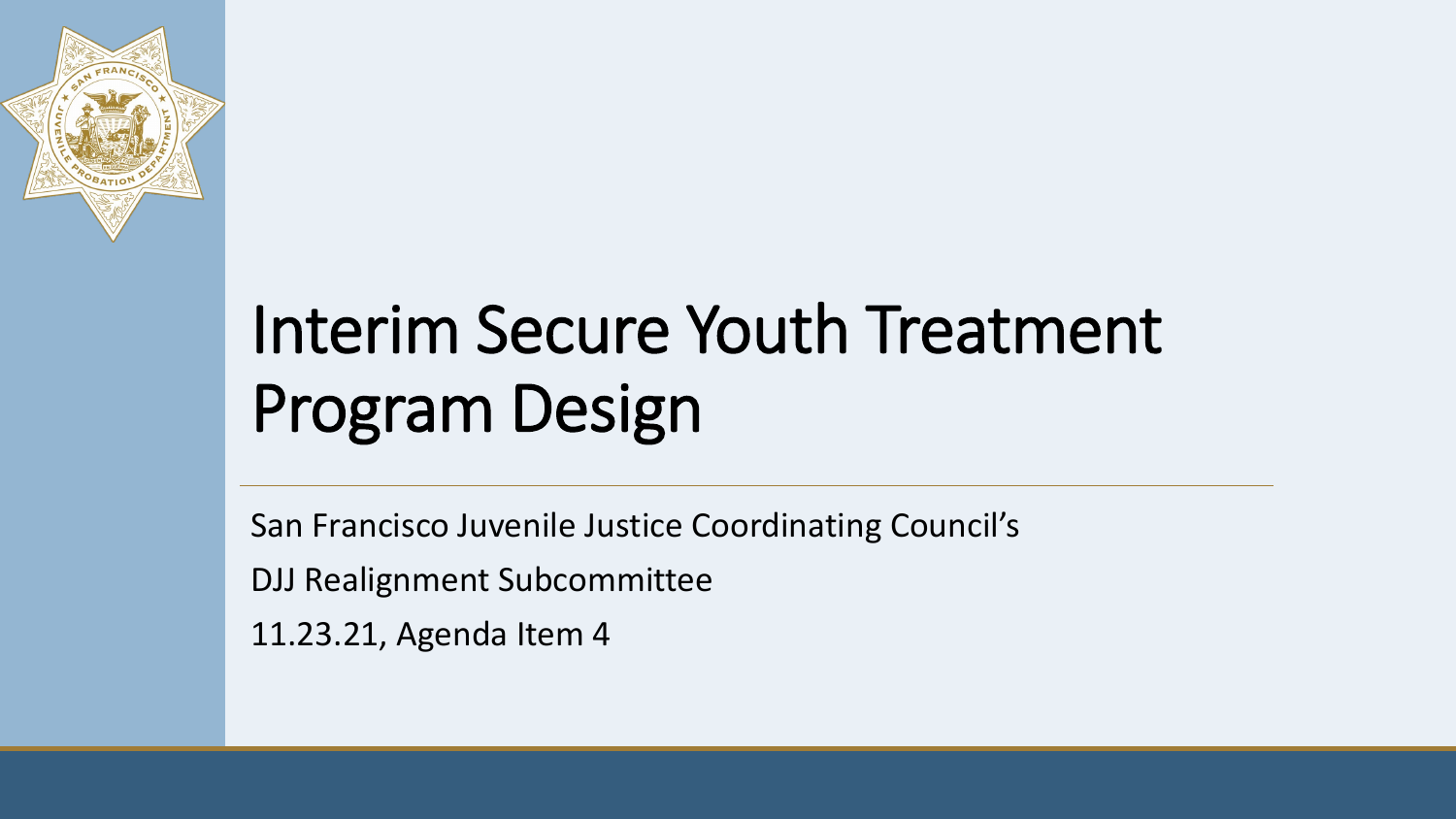#### NOVEMBER - DECEMBER DJJ REALIGNMENT PLAN SCHEDULE



**Submit SF DJJ Realignment Plan to the State (OYCR)**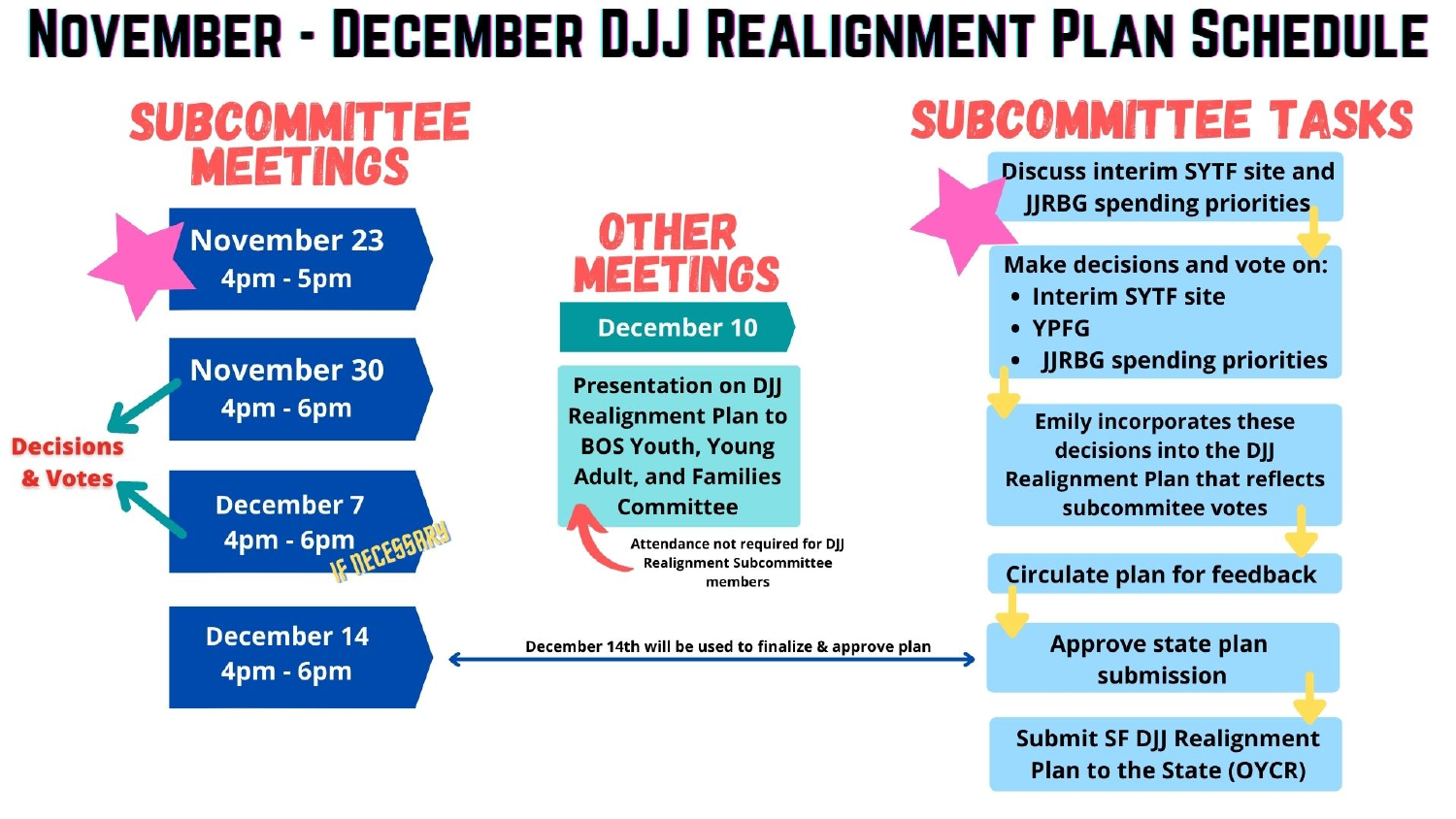#### Possible Program & Facility Design Areas to Discuss

- Family Support & Visitation
- Educational, Vocational, and Other Programming
- Clothes, Food, & Hygiene
- Design & Space
- Human Infrastructure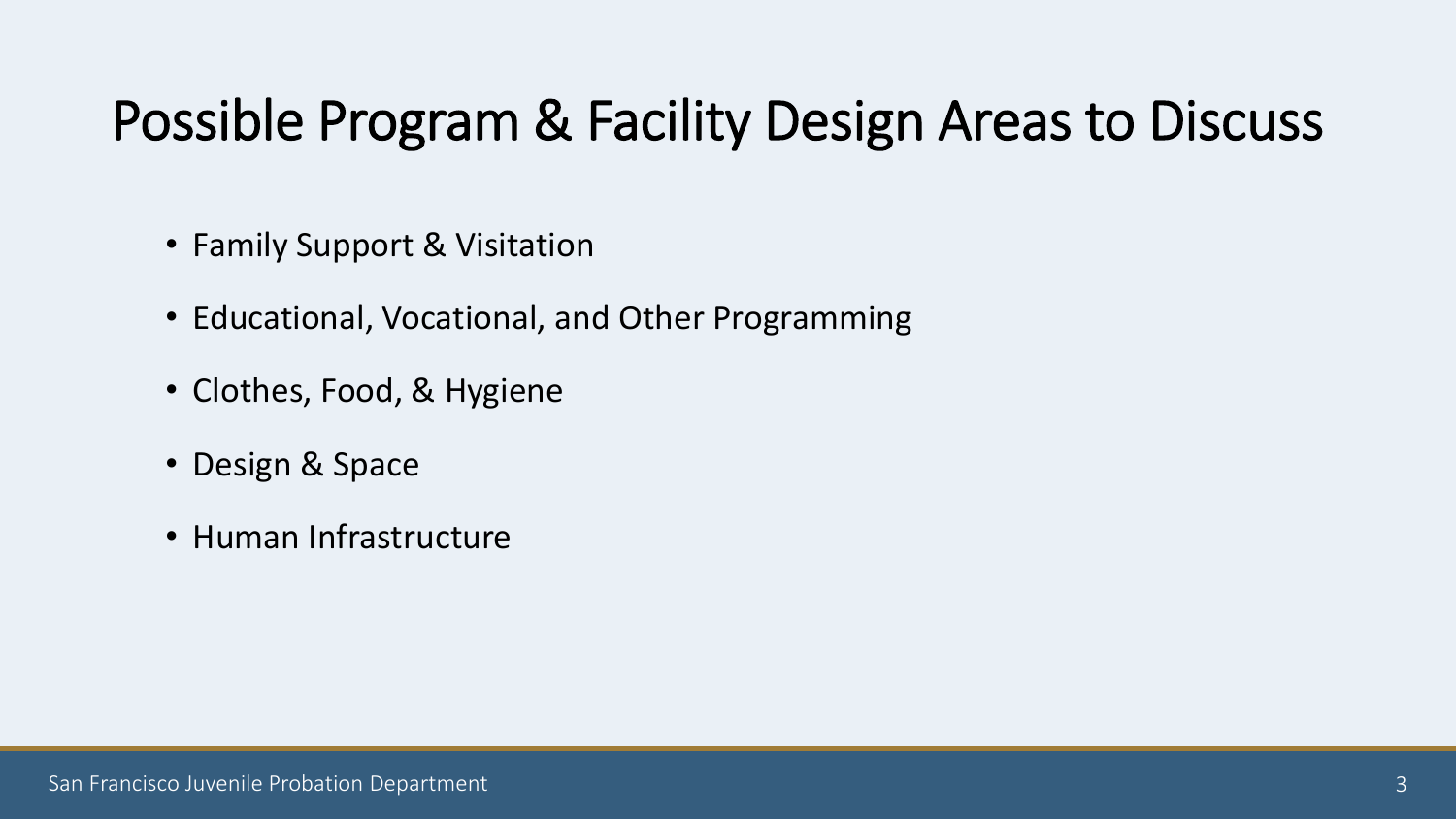# Family Support & Visitation

- *Expanded phone call access to a small list of people in support circle (not just parent).*
- *Transportation and expenses for visiting adults*
- *Entrance that is welcoming for families and other visitors*
- Expand visiting for young people in SYTF, additional times for family to participate in therapy, supports, and other programming that aren't just during visitation time, keep visiting time separate
- Use visitation time to work on skills/tools learned during the week, but without program support watching/invading that time
- One Family Program adapted for young adults, young parents in SYTF
- Developing whole family component of this model
	- What does engagement look like
	- What does family support, participation, interaction, involvement look like? Using family and young people's feedback to build this out
	- Involvement in case planning
- Visitation, phone calls, communication with family as rights/givens instead of privileges/rewards fundamental and essential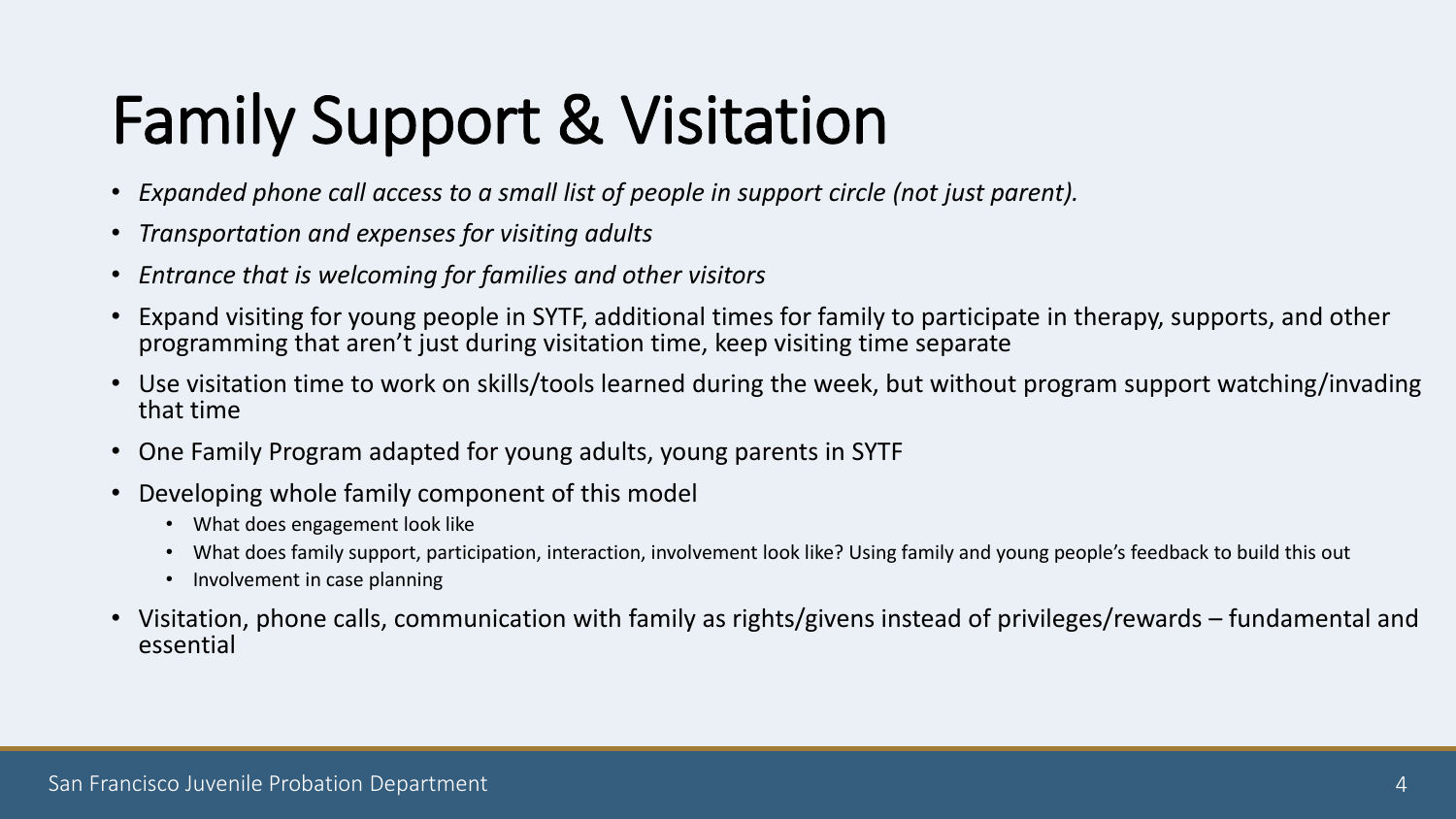## Educational, Vocational, & Other Programming

- *Higher ed opportunities, especially for four-year degrees*
- *Opportunities to earn money while in SYTF*
	- o *For restitution, saving and spending*
	- o *Canteen as a short-term strategy/access to more things?*
- Culinary academy farm to table, cooking, servsafe certification
- Digital media/media arts sound recording, filmmaking
	- Reentering with experience, knowledge, and paid opportunities
- Identifying community college opportunities that can be both in SYTF and young people can continue participating during transition back into community
	- Still need to identify four-year degree opportunities
- Weekend programming!
- 8am 8pm as learning, recreation, opportunity earning credit or \$ during that time (perhaps no need to distinguish between school/afterschool)
- Also, creating separate times/spaces that mimic school day in community
- Diversity and variety in long term programming options, choices for programming
	- Programming desired and valued by young person
- Representation and intentionality in programming how can we provide educational programming/plans in which young people are represented? Where are my heroes?
- Young person participating in own case planning, service provided by representative staff/credible messengers
- Choice, voice of young person in their own programming
- Programming that builds over time, continue to be challenging
- Even after young person has left, can they come back in to facilitate and deliver programming
	- Learn better when you're teaching the content
- Is it possible for some day activities (like school) to not be secure so that young people who have left could remain in a near-peer/mentor role with other young people who are still in SYTF
	- And for that young person to be compensated for their time and work
- Career development skills, i.e. resume building, finding a mentor, interviewing, applying for jobs, etc.
- Staff representative of the young people in the SYTF, trained to work with young people, developmentally appropriate
	- Cross stakeholder training JPD staff, CBO staff, all professionals who touch young people in SYTF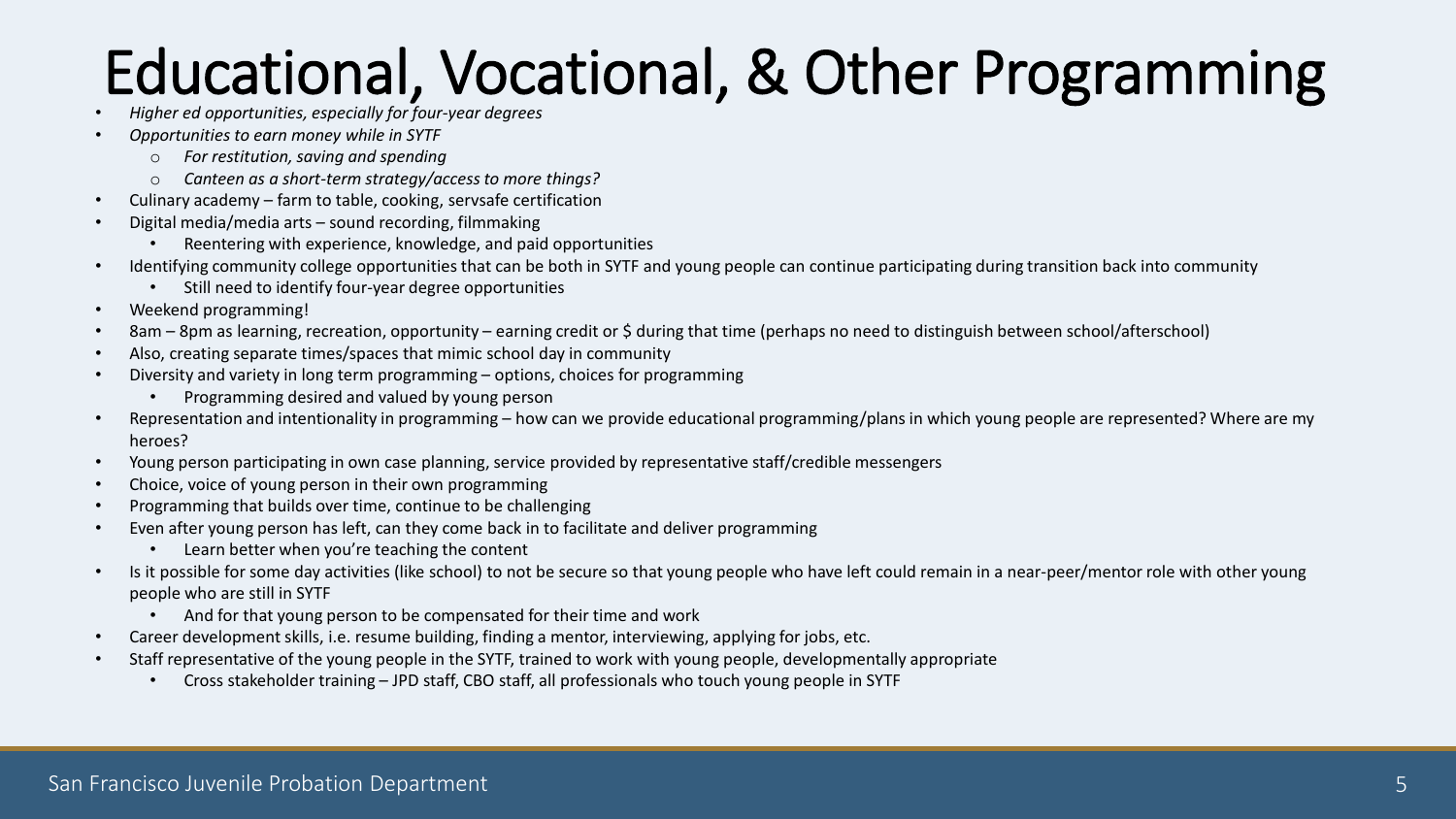## Clothes, Food & Hygiene - Quality of Life

- *Better clothing; new under clothes (new socks/boxers), proper size clothes that fit*
- *Youth to interview food services folks and advise on menus* 
	- *For food service folks to serve as coaches*
- **Overall, how do we encourage individuality and voice and choice**
- Clothing choice provide new, clean clothes; bring in clothing of their own to wear keep in mind that clothes can be status signifiers, what about voung people who don't have their own clothes they could/would want to
	- Ask young people what they think, would want
- Why can't young people wear their own clothes? Especially, to wear their favorite items of clothing
	- Ability to assert/encourage individuality within this setting
- Choices about food
- Choices around hygiene, range of options for young people, options between pads and tampons and variety of options
	- Ensure process for requesting hygiene products is not de-humanizing
	- Brands that are recognizable, enough product to use
- Move away from timed showers
- Make sure water temperature is temperate and appropriate (not scalding hot nor freezing cold)
- Build towards making bread and baking bread together building community
- If we want non-institutionalized setting:
	- When youth can come in and out of their rooms
	- Furniture, softening,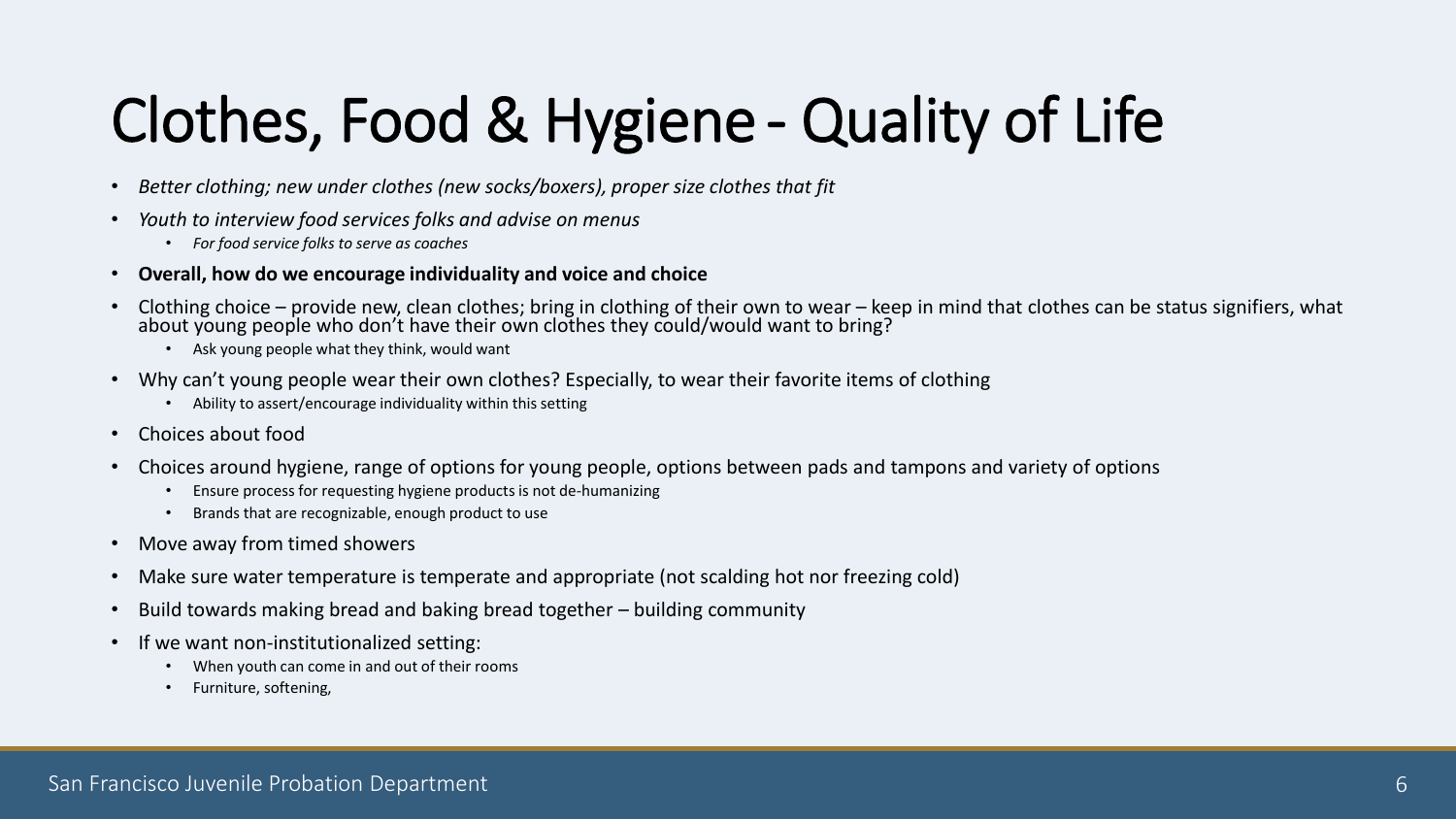### Design & Space

(including living space, learning space, decompressing space, outdoor space, etc.)

- *Acoustics need to be addressed - they are often awful in secure settings so it seems noisy, and voices carry, which makes it difficult for youth to discuss sensitive or private matters*
- *Thicker mattresses, better bedding*
- *More spaces like the Merit Center*
- *So much outdoor space - Utilize it better and in more creative ways*
- *Make this space a place of connections*